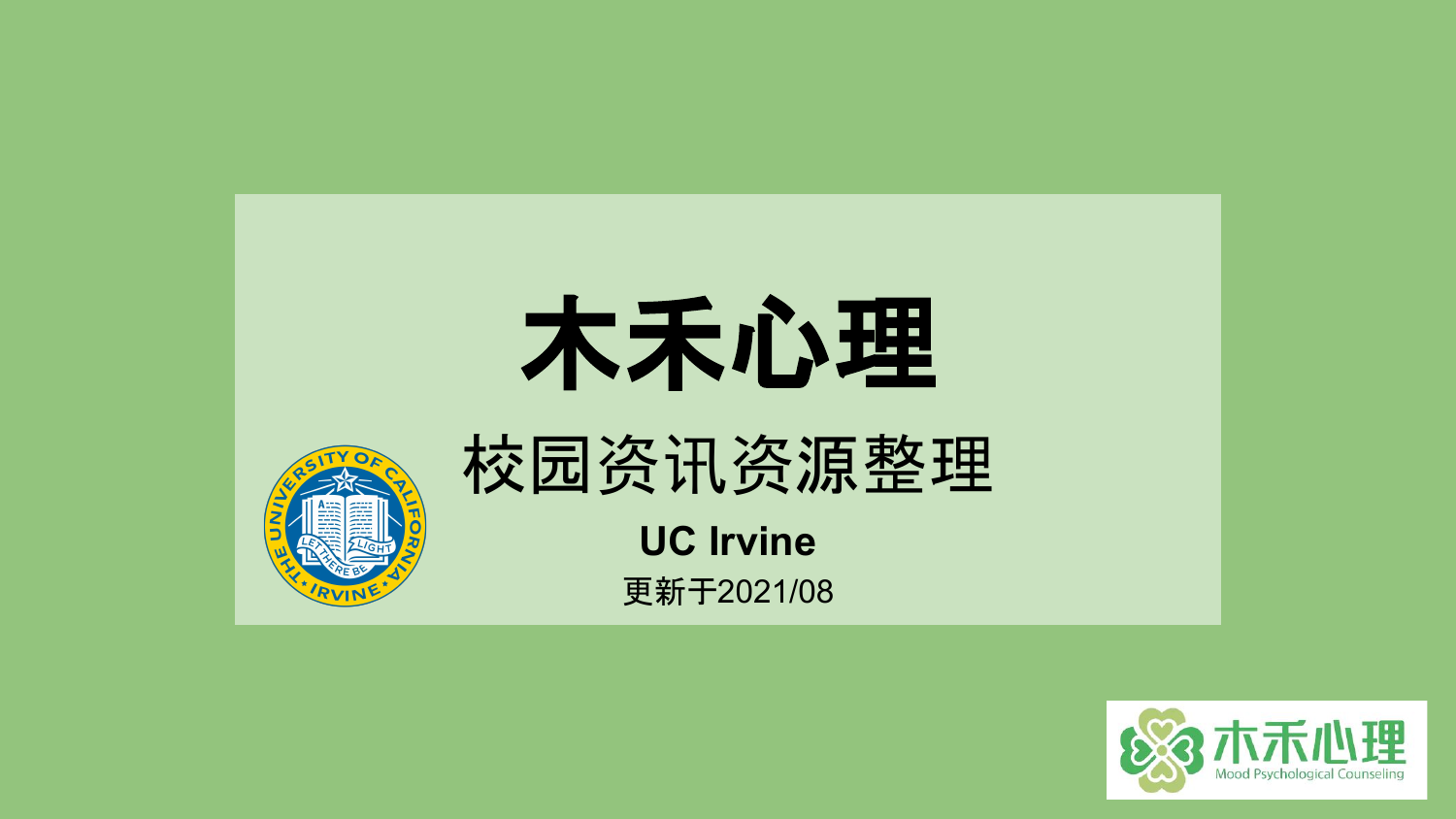# <span id="page-1-0"></span>目录

- [简](#page-2-0)介
- [What to expect in counseling](#page-3-0)
- 什么样[的帮助适合我?](#page-4-0)
- 服务介绍:
	- o [Short Term Therapy](#page-5-0)
	- [Therapy Assisted Online \(TAO\)](#page-6-0)
	- o [LiveHealth Online](#page-7-0)
	- o [Peer Programs](#page-8-0)
	- o **[Psychiatric Therapy](#page-9-0)**
	- o [Suicide Prevention Training](#page-10-0)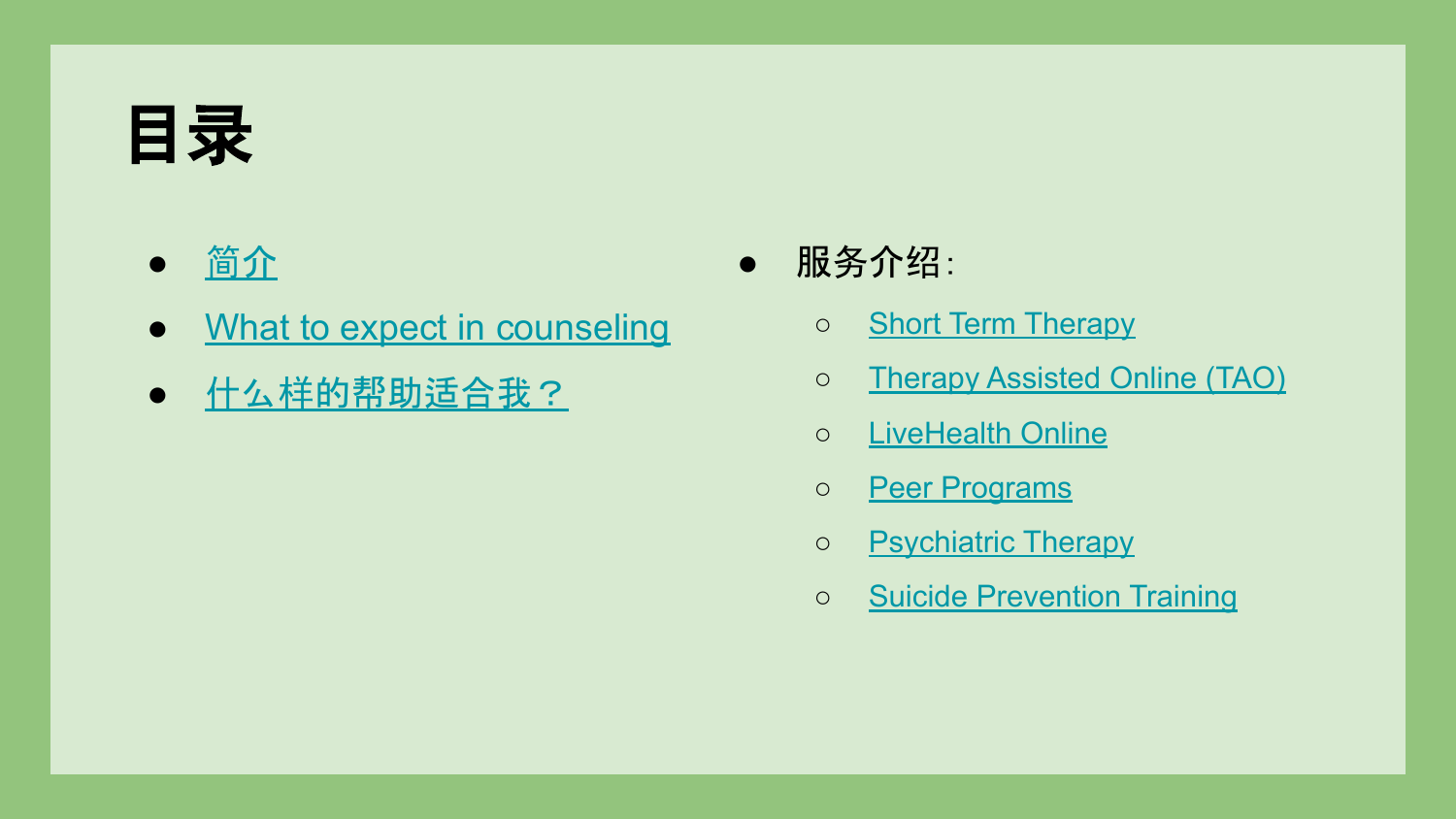<span id="page-2-0"></span>

学校:**UC Irvin** 资讯中心名称:UCI Counseling Center 校园资讯中心官方网站:<https://counseling.uci.edu/> 校园**Student Health Center** 网站:https://shc.uci.edu/ 资讯中心地址:*203 Student Services 1 Irvine, CA 92697-2200* 收费:基本治疗全部免费,深入治疗会收费但是UCI保险包含 目前**Hours & Services**:Mon-Fri 8 a.m.-5 p.m. 联系电话:*949.824.6457*

**Covid information:** 从3/18起,所有心理健康服务均改为视频或电话形式(secure video conference or telephone sessions)。根据州法律规定,我们只能为身在加州的同学提供服 务。如果你想要预约,请打 电话:949-824-6457。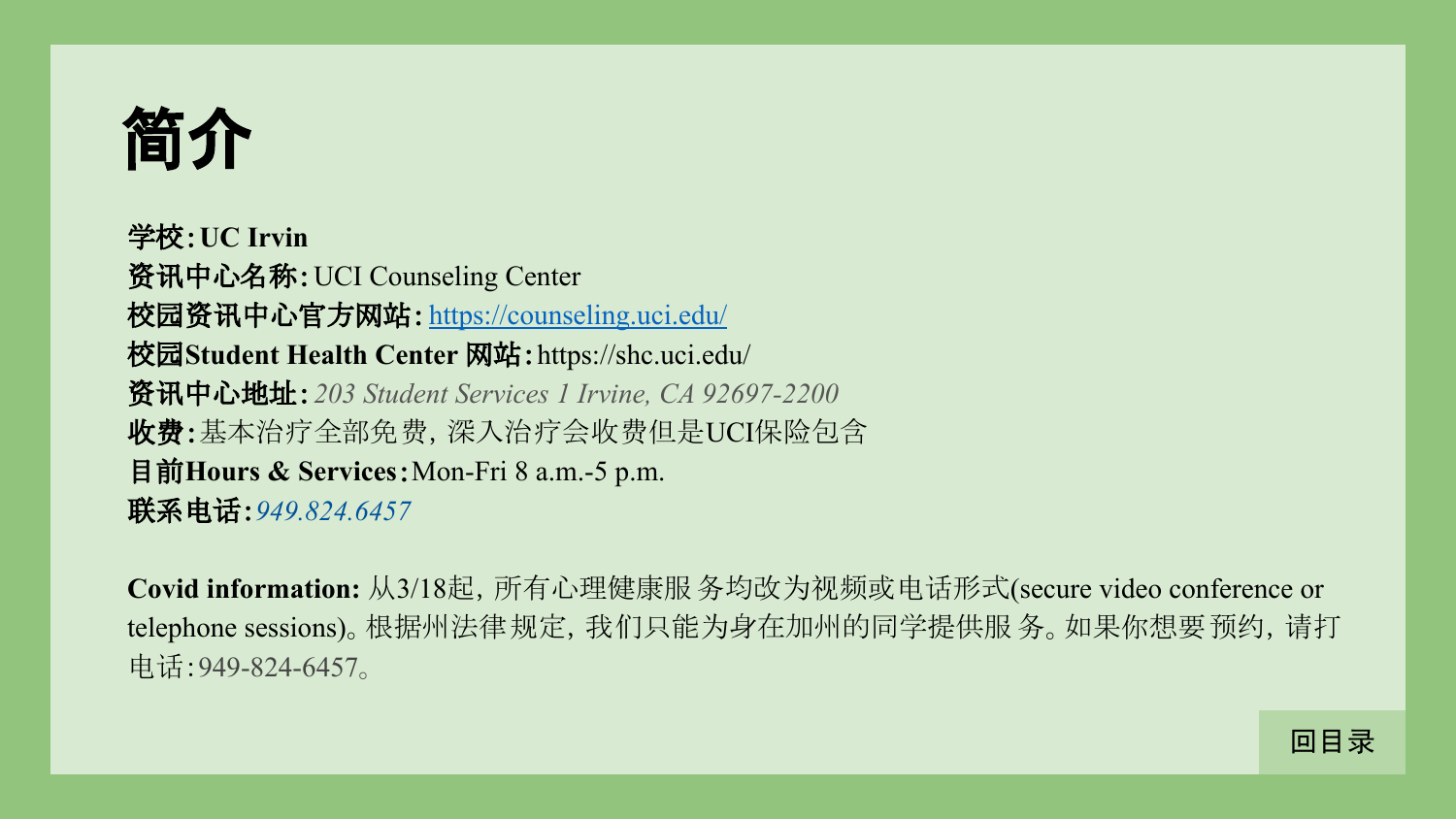## <span id="page-3-0"></span>**What to expect in counseling**

- Sharing with Your Therapist Your Expectations
- Sharing with Your Therapist What Works and What Has Worked for You
- Letting Your Therapist Know When a Therapy Session is Particularly Helpful
- Sharing With Your Therapist Your Concerns
- Asking questions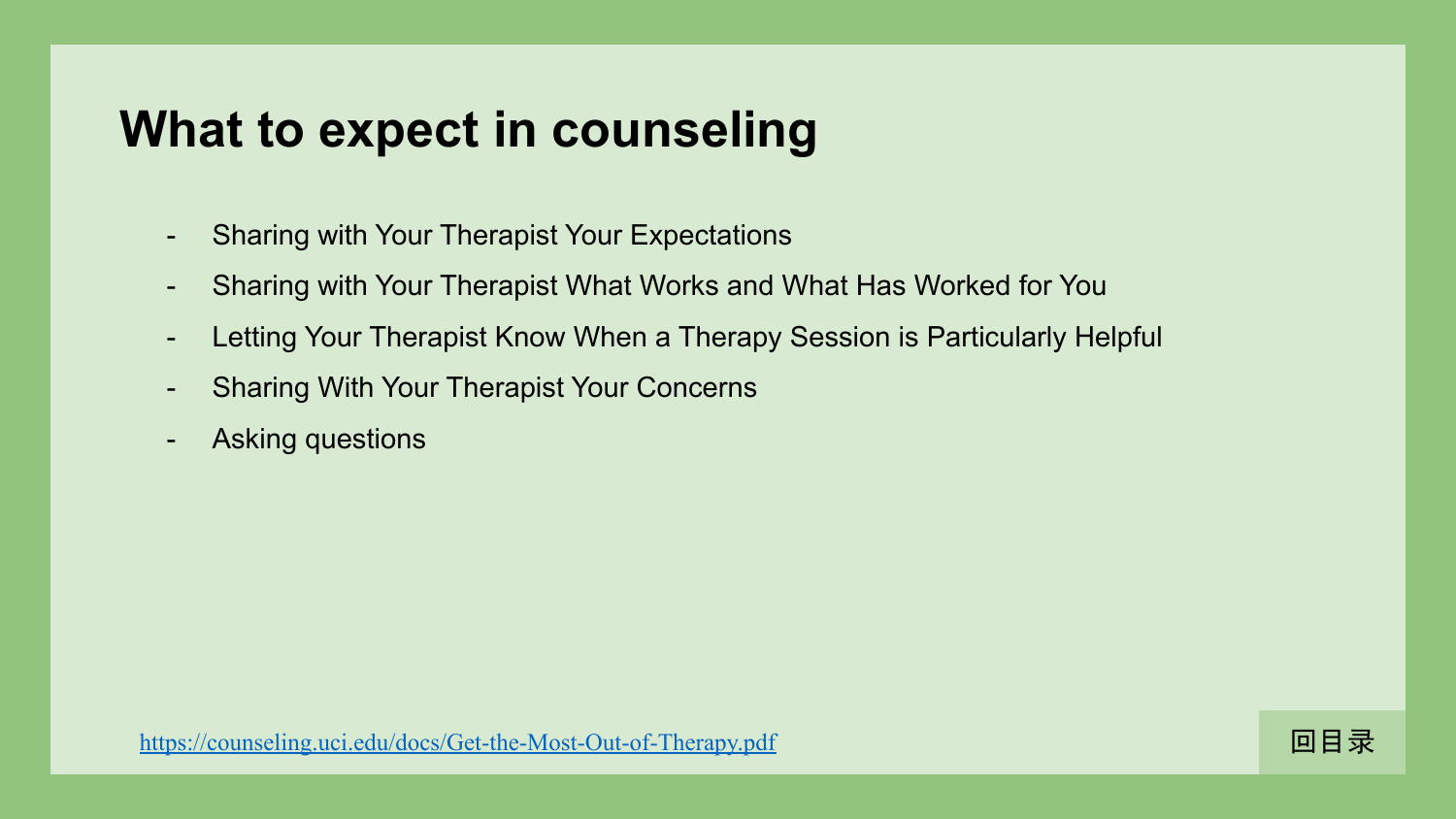## <span id="page-4-0"></span>**什么样的帮助适合我?**

### What Type of Service is Right for Me?

Welcome! The UCI Counseling Center primarily provides short-term mental health services. We are here to connect you to services that will best address your concerns, whether or not our services match your needs. Please review these options to assist us in identifying the services that are right for you. We understand that each situation is unique and cannot be fully described in the examples below.

### **Online Self-Help\***

- My schedule does not work with Counseling Center hours and I would like to try self-help first.
- I am not sure if I am ready or want to meet with a therapist yet.

\* Online self-help is anonymous

#### **One-Time Visit**

- My concern can be addressed in 1 session.
- Prompt support for a non-crisis concern
- I will only be available for a few weeks (e.g., leaving back home for break; graduating from UCI)

### **Referral and Resource Support**

- Referral for mental health services off-campus, for example:
	- Long Term Therapy (e.g., lasting more than a couple of months or meets every week)
	- In person counseling during hours that the Counseling Center is closed
- Obtain help accessing or learning about other campus resources (e.g., food, housing, financial, legal etc.)
- Learn how to take advantage of my insurance coverage for mental health services.

#### **Initial Assessment**

An initial appointment where I will meet with a provider for a comprehensive assessment to determine what kind of on-campus or off-campus services are appropriate for me.

Assessment results may lead to the following treatment recommendations:

- Group Therapy
- Short-term individual therapy at the Counseling Center to address various concerns (e.g., anxiety, stress, depression, self-esteem issues, relationship concerns, academic difficulties, grief or loss, trouble adjusting to college)
- Referral assistance to off-campus services

#### **Emergency or Crisis Appointment**

If any of the following examples below describes your situation today, please ask the front desk staff for an urgent care appointment *today*. A counselor will meet with you as soon as possible, focusing specifically on your most immediate concerns.

**Examples of an Emergency:** 

- I am at immediate risk of taking my own life or hurting someone else.
- . I have taken recent steps to end my life.

#### **Examples of a Crisis:**

- Suicidal or homicidal thoughts without intent to harm oneself or others.
- Recent sexual assault or other trauma.
- Death of a significant person or companion in your life.
- A personal crisis that needs rapid attention from a mental health professional.



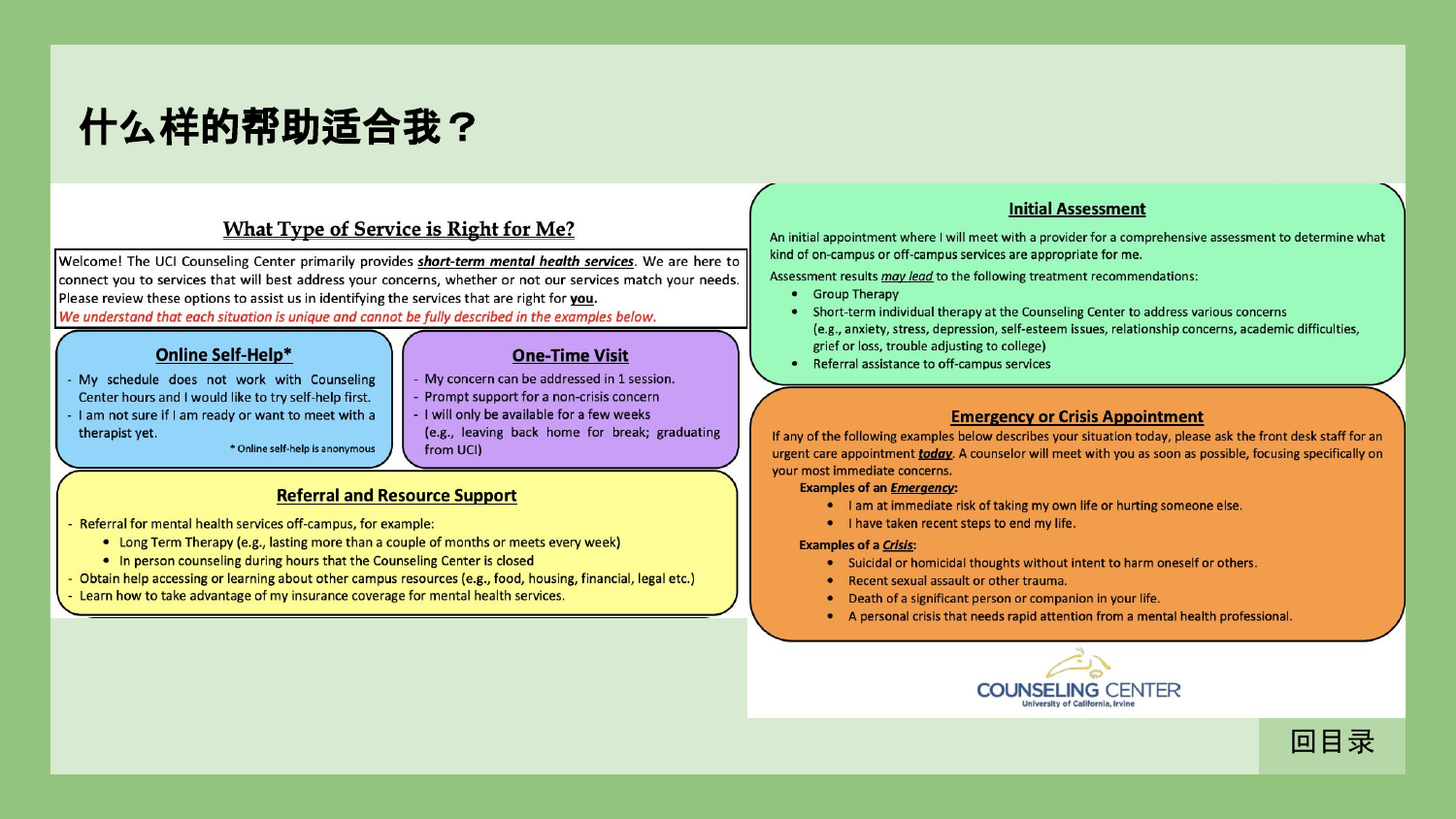# <span id="page-5-0"></span>服务介绍 **- Short Term Therapy**

学校内咨询**免费,需本人到场**,不限次数,可以提供单人治疗(Individual therapy),关系修复(Relationship therapy),群体服务 (Group services)

\*区分undergraduate 和graduate, 但是两个网站是完全一样的, 不用刻意区分。

### **Individual therapy**:

- There are occasions when a UC Irvine student comes in with an issue that involves their relationship with a spouse/partner.
- will be assigned to a therapist in the counseling center
- Appointments are available from 8 AM to 4 PM with each session typically lasting for 45 to 50 minutes.

### **Relationship therapy**:

There are occasions when a UC Irvine student comes in with an issue that involves their relationship with a spouse/partner.

### **Group services**:

- Groups can be especially beneficial for students who learn from others or feel lonely, depressed, or anxious, or who are concerned about how they relate to other people.
- Groups meet once weekly for approximately 1-1/2 to 2 hours.
- 最多八人参加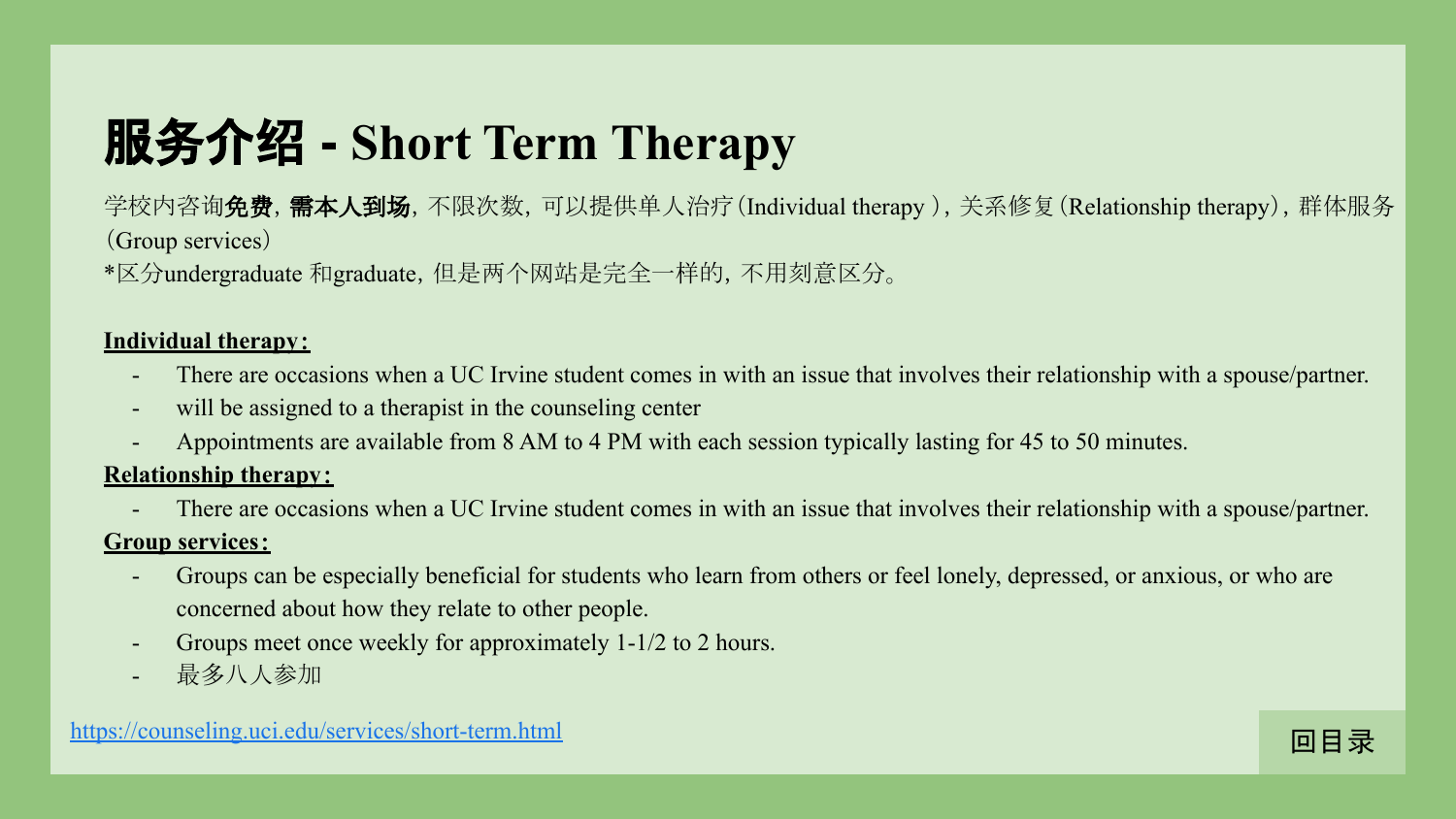## <span id="page-6-0"></span>服务介绍 **- Therapy Assisted Online** (**TAO**)

- TAO **self-help** can be used when students need support and education for common issues, and to provide professionally guided help when the student's problems require a higher level of care. 对于普遍心理问题的自助指导,通过网络教学
- 收费:**free**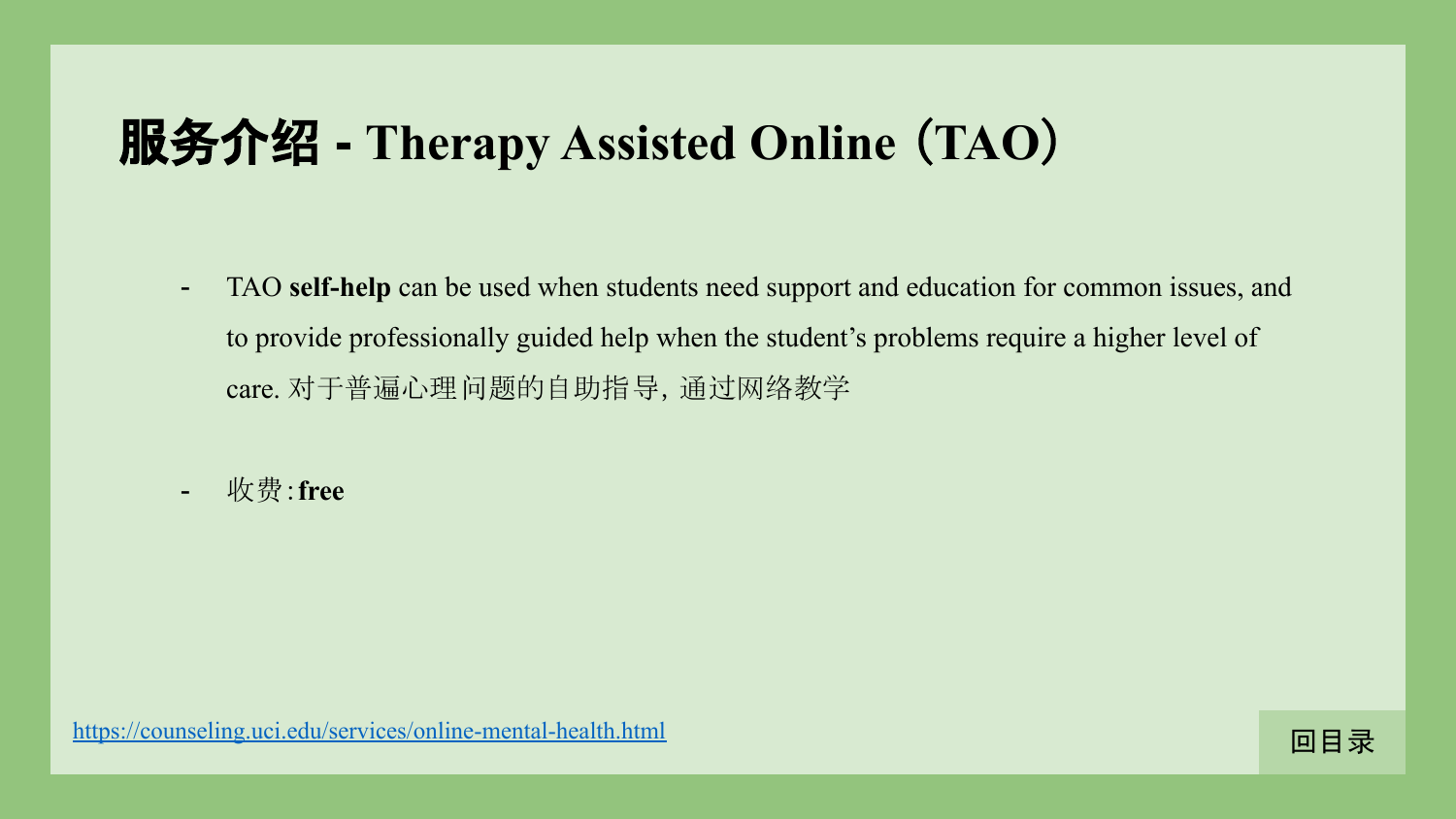## <span id="page-7-0"></span>服务介绍 **- LiveHealth Online**

- UC SHIP has partnered with UCI, Anthem and [LiveHealthOnline](https://www.livehealthonline.com/) (LHO) for online video appointments (telemedicine) with mental health professionals when the UCI Student Health Center is closed or when you're simply away from campus. LHO is available to *all* UCI registered students.
- LiveHealth Online is available 24/7 including weekends and University holidays.
- 收费:根据保险不同有不同收费选项
- 收费和报名详情请参照

https://shc.uci.edu/psychiatry-mental-health-services/livehealth-online-behavioral-health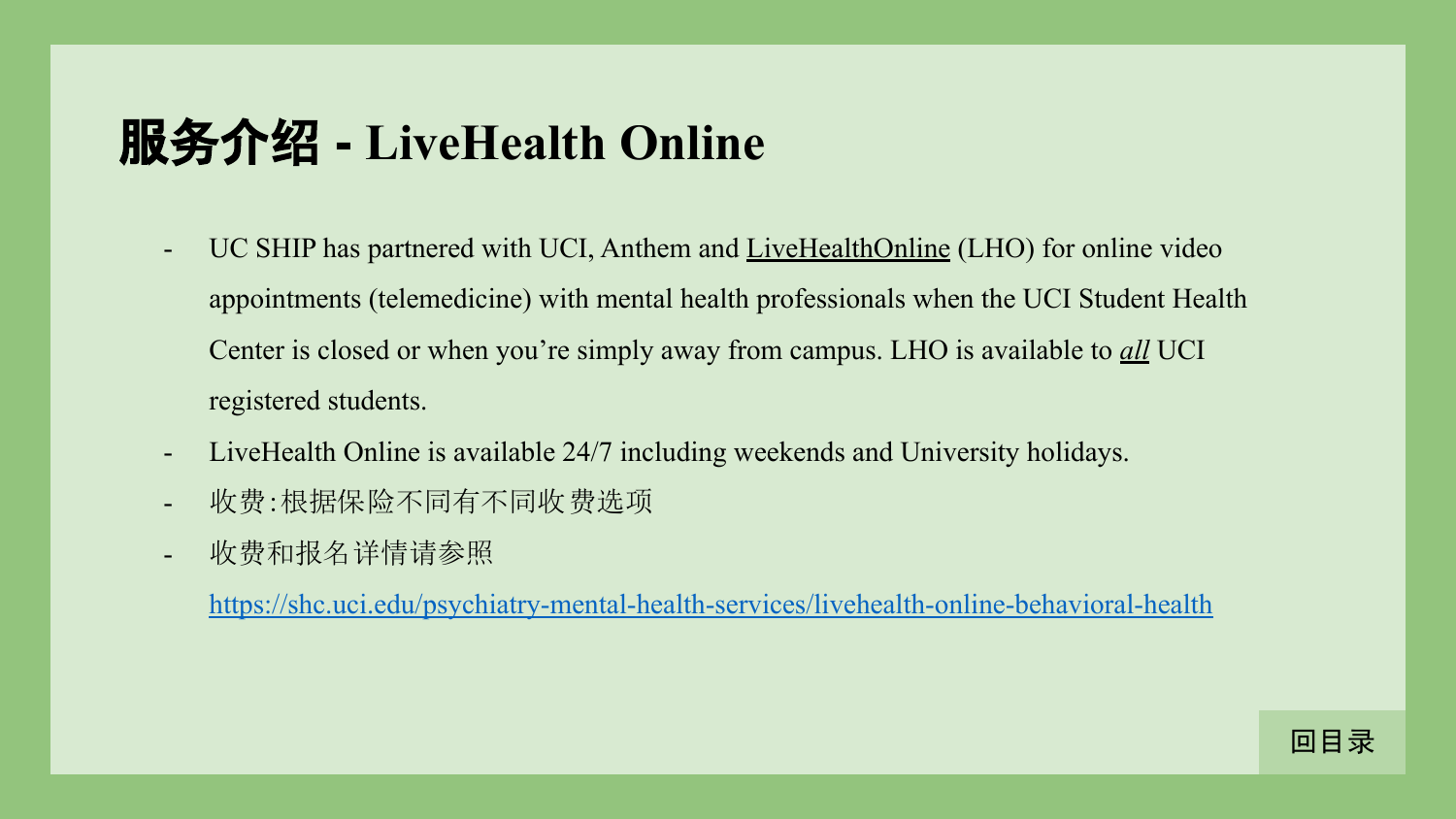# <span id="page-8-0"></span>服务介绍 **- Peer Programs**

### **LGBTQ Mentoring Program**:

- The mentors aim to support mentees through many facets of LGBTQ identity development
- 报名方式请参考网页:<https://counseling.uci.edu/peer-programs/lgbtq-mentor.html>

### **COACH Program**:

- The COACH Program is a motivational program that assists students in accomplishing their academic, social, and personal goals.
- The Coaching process involves 3-steps:
	- 1. Helping a student assess their needs
	- 2. Formulating an individual plan with specific steps, tasks and timelines
	- 3. Monitoring the student's progress until s/he has reached his/her goal
- <https://counseling.uci.edu/peer-programs/coach.html>

### **Peer Educator Program**:

- As a major component of the Counseling Center's consultation and outreach offerings, the Peer Educator Program provides psychoeducational learning experiences for the UC Irvine student community.
- 报名请参考网页
	- :[https://counseling.uci.edu/peer-programs](https://counseling.uci.edu/peer-programs/peer-educator.html) [/peer-educator.html](https://counseling.uci.edu/peer-programs/peer-educator.html)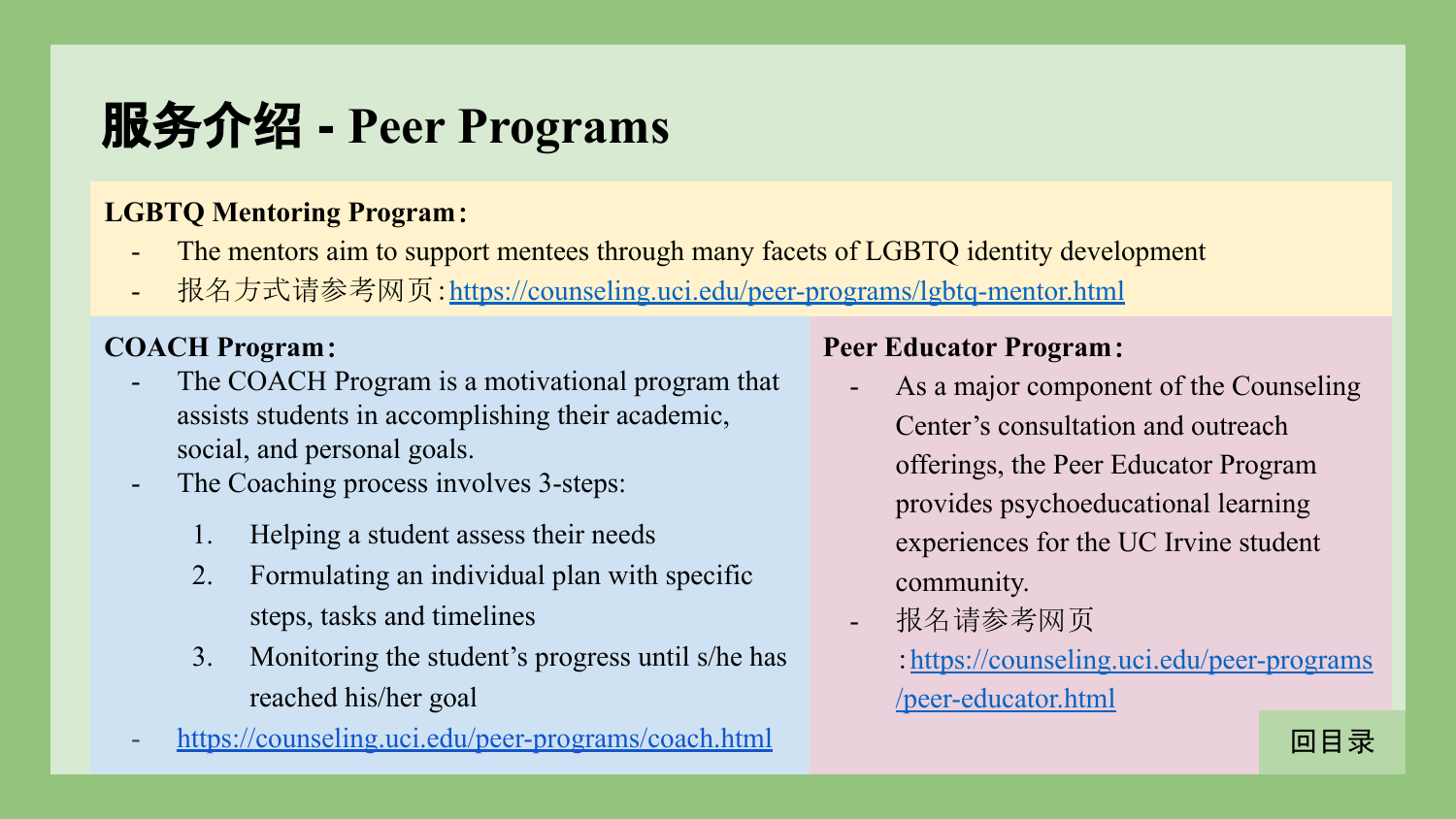# <span id="page-9-0"></span>服务介绍 **- Psychiatric therapy**

The Psychiatry & Mental Health Service provides comprehensive emotional, behavioral and mental health treatment to enable UCI students to achieve academic and mind-body success.

Almost all mental health issues (thoughts, feelings, emotions, behaviors and habits) can be improved with active effort in ongoing treatment, and the service promotes a stigma-free mental health campus community.

无论是自己需要心理治疗服务,还是朋友需要相关帮助,都可以通 过以下这个网址查询到病情的症状 和处理办法。此网站提供多种语言服务:<https://shc.uci.edu/psychiatry-mental-health-services/mission>

如果你当时的心里健康程度:

● 情况不严重:Student Health Center Psychiatry Service 通过UCI Health 网站预约, 网址:

> [https://counseling.uci.edu/services/](https://counseling.uci.edu/services/psychiatric.html) [psychiatric.html](https://counseling.uci.edu/services/psychiatric.html)

● 如果情况严重:

转到UCIMC Psychiatry Service,可以提供住院服务 保险可覆盖:Students with UCI **[SHIP](http://www.shs.uci.edu/health_insurance_privacy/insurance.aspx)** will be referred to the UC Irvine Student Health Center or to other community-based providers under the SHIP plan.

- Anxiety disorders
- Attention deficit disorders
- Bipolar disorder
- Depression
- Mood disorders
- Obsessive-compulsive disorder
- Schizophrenia
- **Stuttering**